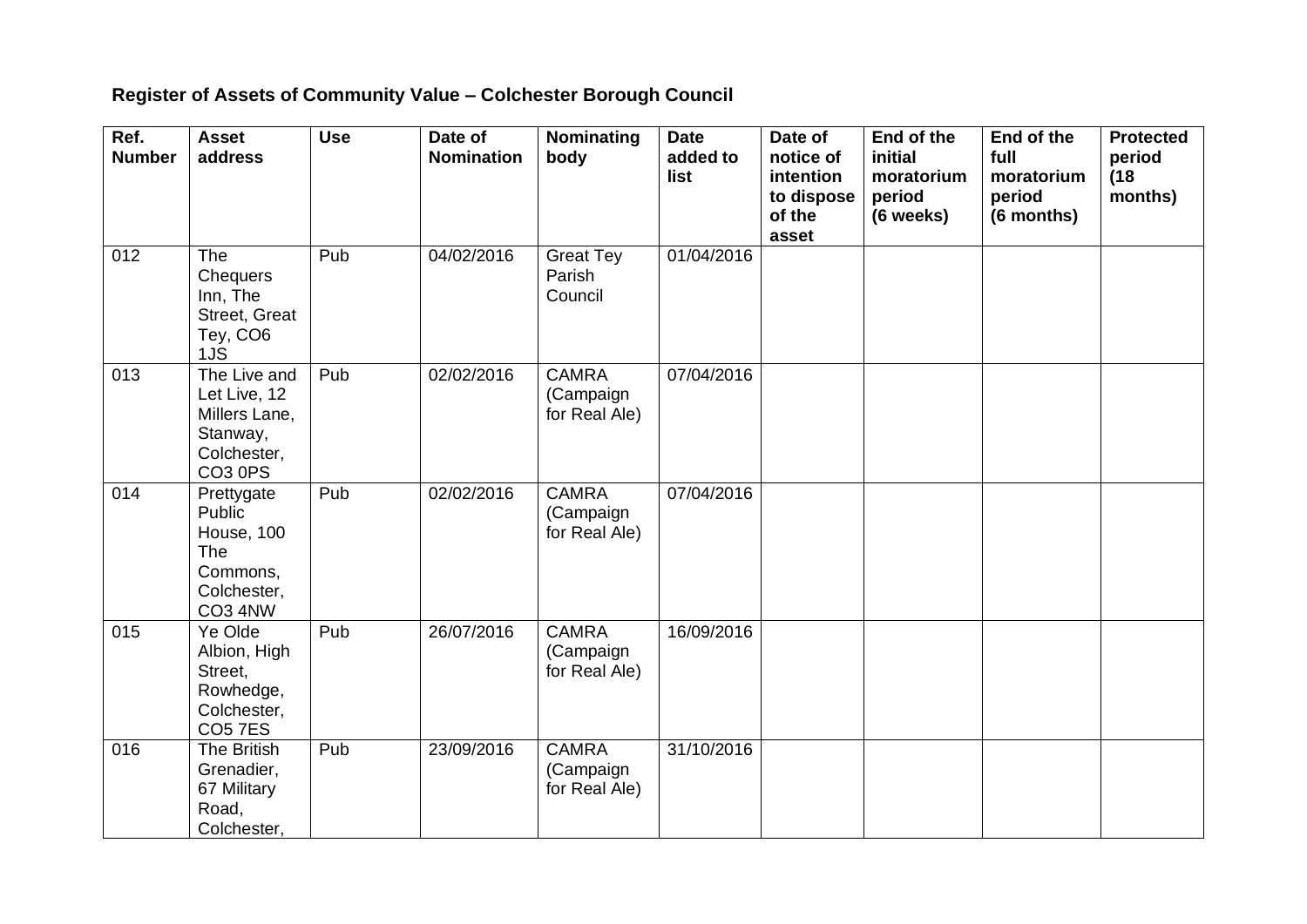| Ref.<br><b>Number</b> | <b>Asset</b><br>address                                                      | <b>Use</b>        | Date of<br><b>Nomination</b> | Nominating<br>body                         | <b>Date</b><br>added to<br>list                                                       | Date of<br>notice of<br>intention<br>to dispose<br>of the<br>asset | End of the<br>initial<br>moratorium<br>period<br>(6 weeks) | End of the<br>full<br>moratorium<br>period<br>(6 months) | <b>Protected</b><br>period<br>(18)<br>months) |
|-----------------------|------------------------------------------------------------------------------|-------------------|------------------------------|--------------------------------------------|---------------------------------------------------------------------------------------|--------------------------------------------------------------------|------------------------------------------------------------|----------------------------------------------------------|-----------------------------------------------|
| 017                   | CO1 2AP<br>The Alma,                                                         | Pub               | 02/01/2017                   | <b>CAMRA</b>                               | 02/03/2017                                                                            |                                                                    |                                                            |                                                          |                                               |
|                       | School Road,<br>Copford<br>Green, CO6<br>1BZ                                 |                   |                              | (Campaign<br>for Real Ale)                 |                                                                                       |                                                                    |                                                            |                                                          |                                               |
| 018                   | The<br>Bricklayers,<br>27 Bergholt<br>Road,<br>Colchester,<br><b>CO4 5AA</b> | Pub               | 08/08/2017                   | <b>CAMRA</b><br>(Campaign<br>for Real Ale) | 04/10/2017                                                                            | 06/10/2017                                                         | 17/11/2017                                                 |                                                          |                                               |
| 019                   | Rowhedge<br>Allotments                                                       | Allotments        | 15/12/17                     | East<br>Donyland<br>Parish<br>Council      | 02/02/2018                                                                            |                                                                    |                                                            |                                                          |                                               |
| 020                   | Wivenhoe<br>Library                                                          | Library           | 19/12/2018                   | Wivenhoe<br><b>Town Council</b>            | 06/02/2019                                                                            |                                                                    |                                                            |                                                          |                                               |
| 021                   | <b>Berechurch</b><br>Arms                                                    | Pub               | 08/05/19                     | <b>CAMRA</b><br>(Campaign<br>for Real Ale) | 10/07/19                                                                              |                                                                    |                                                            |                                                          |                                               |
| 022                   | <b>Boxted</b><br>Methodist<br>School<br>Rooms                                | Community<br>Hall | 03/12/19                     | <b>Boxted</b><br>Methodist<br>Silver Band  | 31/01/20                                                                              | 10/02/20                                                           | <b>NA</b>                                                  | 10/08/20                                                 | 10/08/21                                      |
| 023                   | <b>Three</b><br>Horseshoes,<br>Church<br>Road,<br>Fordham,<br>CO6 3NJ        | Pub               | 03/02/21                     | <b>CAMRA</b><br>(Campaign<br>for Real Ale) | 10/03/21<br>$NB - asset$<br>previously<br>on register<br>from Feb<br>2016-Feb<br>2021 |                                                                    |                                                            |                                                          |                                               |